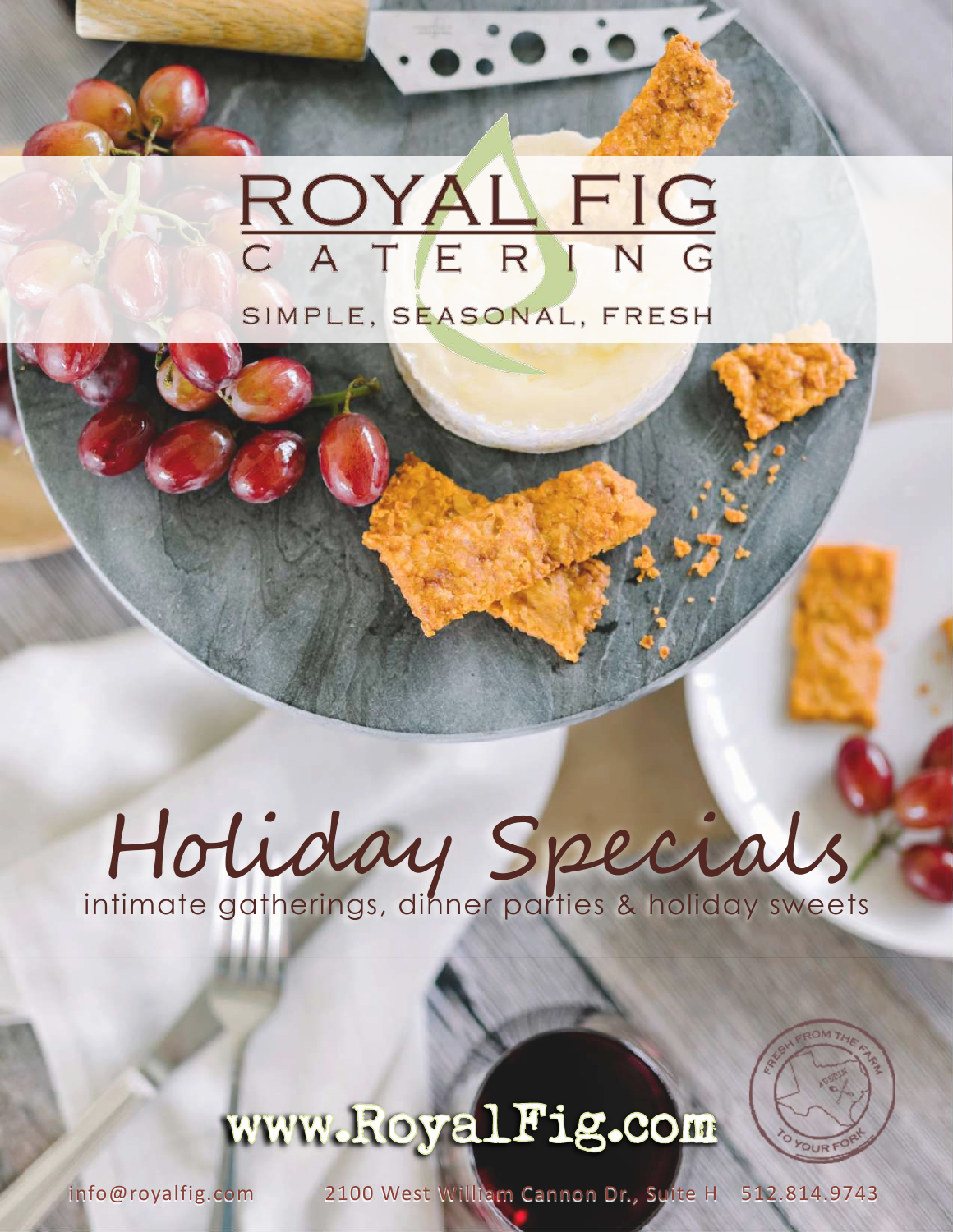

# Make your holiday cocktail party planning easy!

Our packages offer a variety of flavorful finger foods in ready-to-serve wood trays available for pick up at our south Austin location.

# JINGLE AND MINGLE

2 large of each tray below Feeds 50—75 guests  $$890$ 

# UP ON THE HOUSETOP

1 large of each tray below Feeds 25—40 guests  $$450$ 

# HOME FOR THE HOLIDAYS

1 small of each tray below Feeds 10-20 guests  $$280$ 

# <u>Appetizer trays included:</u>

ANTIPASTO TRAY—charcuterie, artisan cheese, pickled veggies, spreads, olives, crackers

COLD POACHED SHRIMP TRAY—tabasco poached Gulf shrimp, house cocktail sauce

CHIPS AND SALSA TRAY—tortilla chips, green chile queso, salsa roja

SEASONAL CRUDITÉ TRAY—fresh vegetables, seasonal dip

OPEN FACED SANDWICH TRAY—choose 3: SMOKED SALMON, cream cheese, cucumber, salmon roe HARD BOILED EGG, house mayonnaise, bacon, chive ROSEMARY POTATO, fried egg mayo, fried beets CHICKEN SALAD, lettuce, cherry tomatoes BEEF SHORT RIB TERRINE, pickled vegetables, dijon AVOCADO, queso fresco, pomegranate seeds

### Packages include disposable plates, flatware and napkins.

10% service fee will apply to all pick up orders. 15% service fee plus \$25 will apply for any order requiring delivery.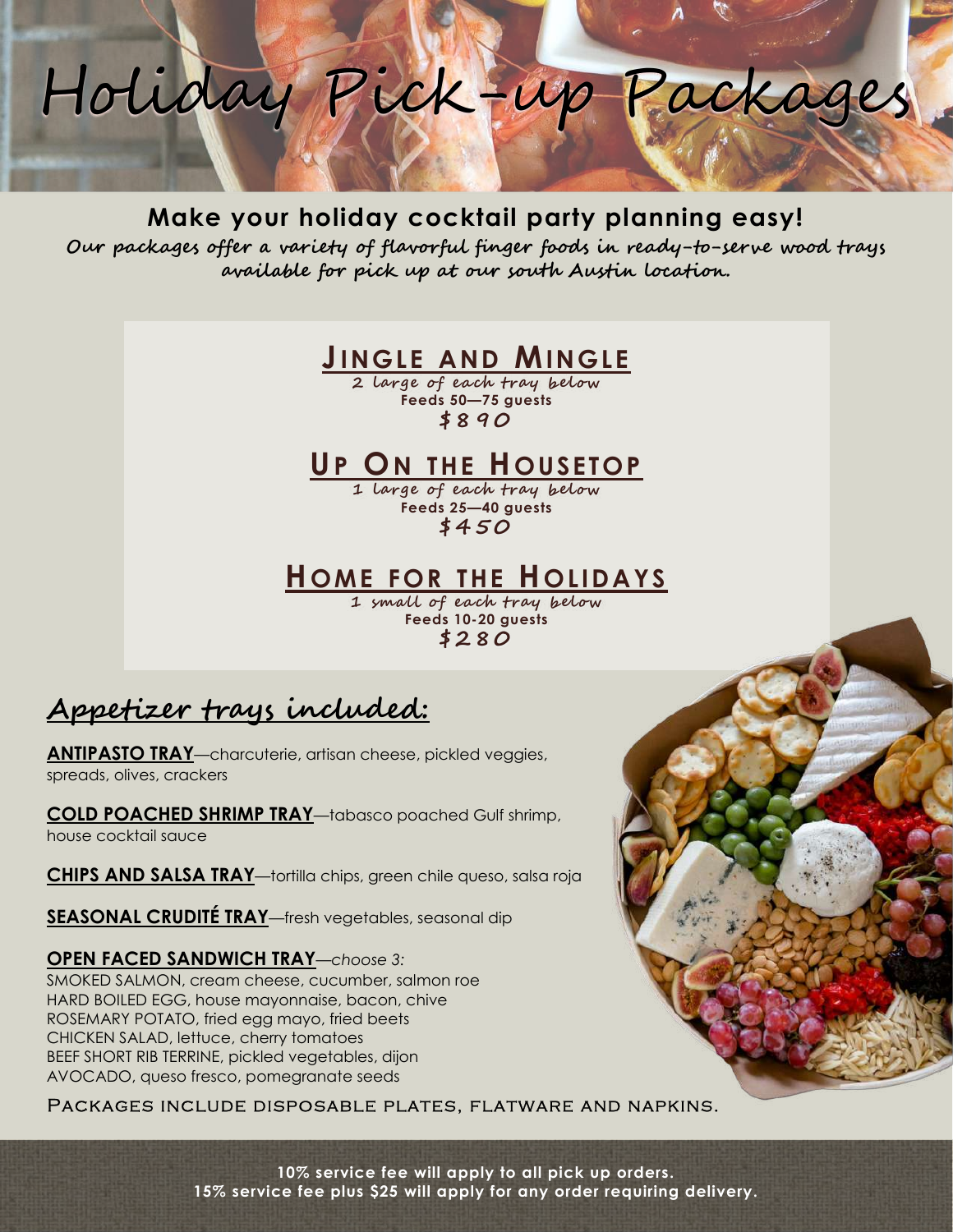Holiday Dinner Package

## Eat, drink and be merry!

Dinner packages include antipasto display, farmer's market salad, artisan bread, 1 entrée and 2 sides.  $$35/pp$ 

# <u>Antipasto Display</u>

artisan meats and cheeses, house pickled vegetables, fruit spreads, rustic bread, crackers

# <u> Buffet</u>

Includes: FARMER'S MARKET SALAD, SOURDOUGH BREAD & BUTTER

Choose 1: (\$7/pp each additional entrée) SHINER BOCK SHORT RIBS, aremolata ROSEMARY AND LEMON CHICKEN LEG QUARTERS SPAGHETTI SQUASH CAKES (vegan), spaghetti squash, tomato jam, pickled peppers

> Choose 2: (\$3/pp each additional side) ROSEMARY AND HONEY ROASTED CARROTS CIDER BRAISED BEETS, orange zest MASHED SWEET POTATOES, sorghum, chipotle, spiced pecans CORNBREAD STUFFING

Planning on getting in the spirit? You provide the alcohol, and we provide the rest!

BYOB Bar Package—\$3/pp<br>Ice, bar equipment, 2 6ft bar tables, 2 6ft black linens, water station, coke, diet coke, sprite, ginger ale, club soda, tonic, lemons, limes



Packages include disposable plates, flatware, cups and napkins. 10% service fee will apply to all pick up orders. 15% service fee plus \$25 will apply for any order requiring delivery. Service staff and bartenders charged separately. Gratuity not included.